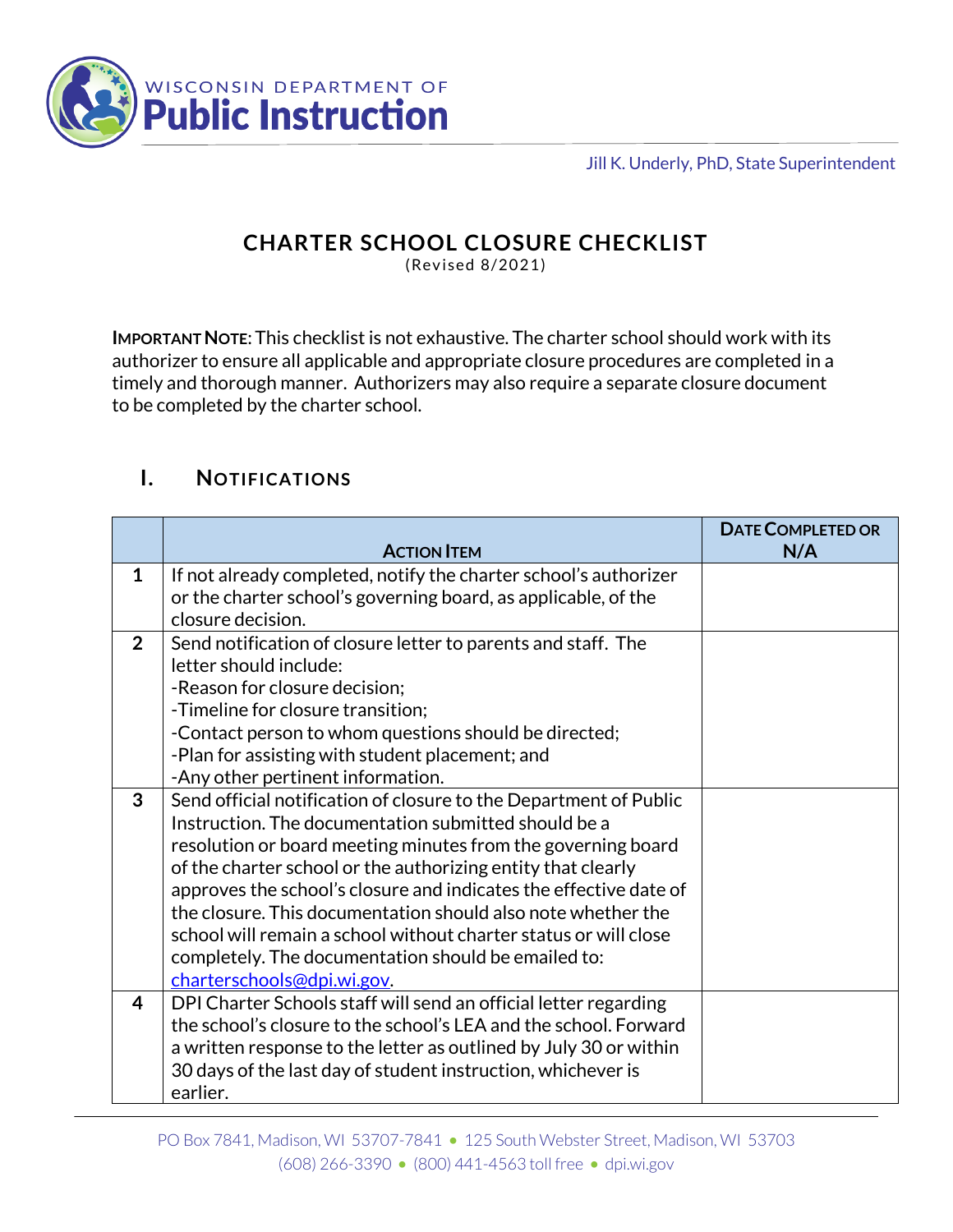| 5              | Hold a closure meeting with staff to explain final timeline and                                                                                                                                                                                                                                                                                                                                                                 |  |
|----------------|---------------------------------------------------------------------------------------------------------------------------------------------------------------------------------------------------------------------------------------------------------------------------------------------------------------------------------------------------------------------------------------------------------------------------------|--|
|                | expectations.                                                                                                                                                                                                                                                                                                                                                                                                                   |  |
| 6              | Hold a closure meeting with all parents to explain the final<br>timeline and records transfer process, answer questions, and<br>offer assistance for student placement. Consider developing an<br>FAQ document to distribute to parents at the meeting. Also,<br>consider distributing a list of educational options to parents at<br>the meeting. For a list of options, see DPI's website at<br>http://dpi.wi.gov/ed-options. |  |
| $\overline{7}$ | Contact local school district authorities, private schools,<br>charters schools, and other pertinent groups regarding a school<br>enrollment fair.                                                                                                                                                                                                                                                                              |  |
| 8              | Host a school enrollment fair for parents and students to ensure<br>placement of all students in high-quality schools.                                                                                                                                                                                                                                                                                                          |  |
| 9              | Notify appropriate agencies, vendors, creditors, and partners of<br>school's closure.                                                                                                                                                                                                                                                                                                                                           |  |
| 10             | Notify appropriate teams at the DPI of the school's closure and<br>work with DPI staff to ensure the proper close-out of any<br>federal grants or federal programs:<br>-Customer Services Team, 800-507-5744 (Data & Reporting)<br>-Title I & School Support, 608-267-3721<br>-Special Education, 608-266-1781<br>-Food & Nutrition, 608-266-3509<br>-Assessment, 608-267-1072                                                  |  |
| 11             | If the school has WI Non-Stock Corporation status or 501c3<br>status, notify the appropriate state and federal agencies of the<br>organization's dissolution.                                                                                                                                                                                                                                                                   |  |

## **II. FINANCIAL**

|    |                                                                    | <b>DATE COMPLETED OR</b> |
|----|--------------------------------------------------------------------|--------------------------|
|    | <b>ACTION ITEM</b>                                                 | N/A                      |
| 12 | Develop a closing operating budget and closure policy for          |                          |
|    | expenditures.                                                      |                          |
| 13 | Compile list of all vendors and creditors and ensure final         |                          |
|    | financial obligations are met and contracts satisfied.             |                          |
| 14 | Ensure final payment of all payroll and satisfaction of all vendor |                          |
|    | contracts and payments to creditors are made.                      |                          |
| 15 | Maintain existing insurance coverage for facility, vehicles, and   |                          |
|    | assets until the disposal of all assets, termination of lease,     |                          |
|    | transfer or sale of real estate, and transfer or sale of vehicles. |                          |
| 16 | Meet with Human Resources and Benefits personnel to ensure         |                          |
|    | staff benefits and contracts are fulfilled. Communicate any        |                          |
|    | pertinent information regarding changes in coverage to staff.      |                          |